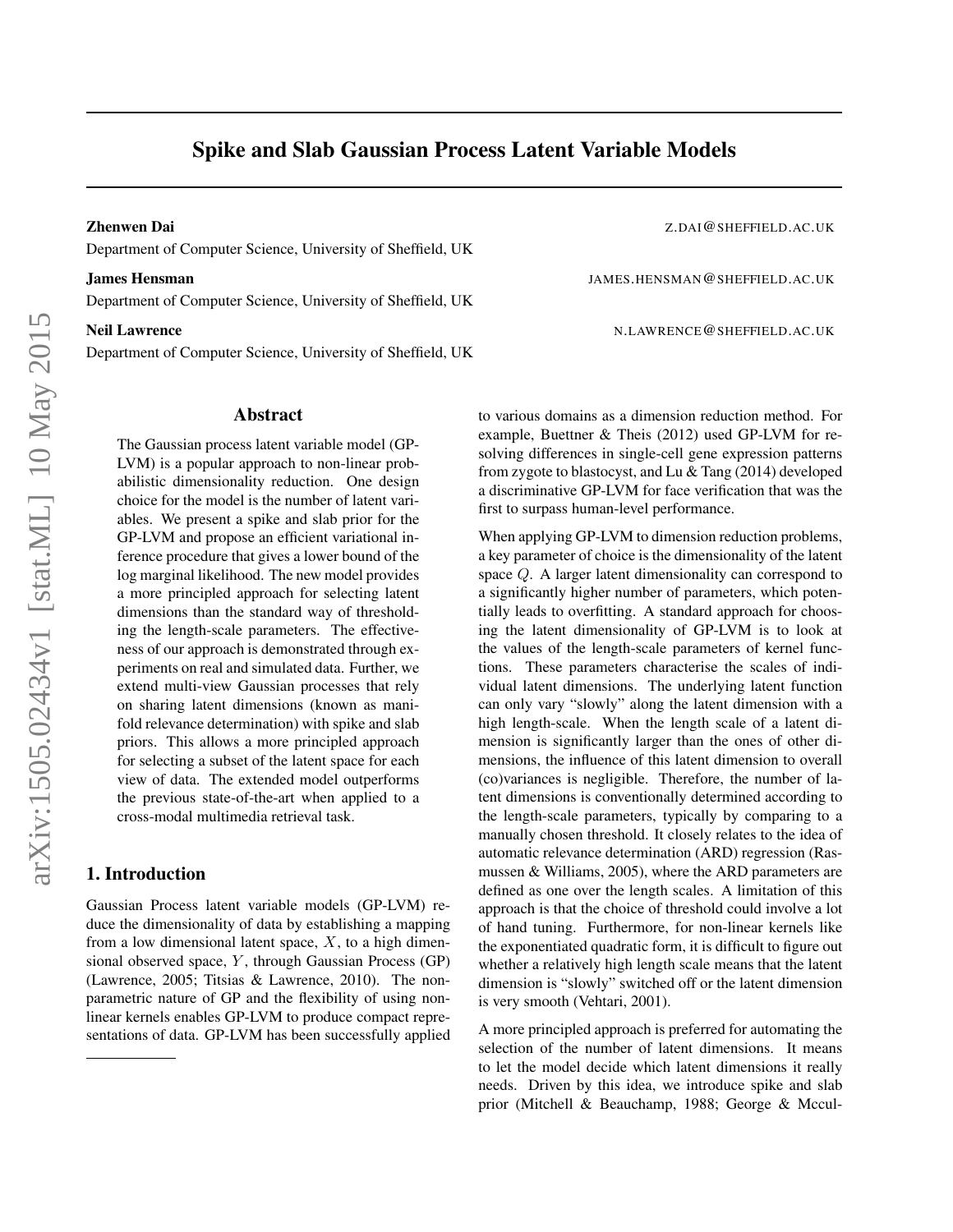loch, 1993; West, 2003) for the latent variable  $X$ . A spike and slab prior contains binary variables, which allows the model to probabilistically discard latent dimensions. Given observed data  $Y$ , the posterior probability of a latent dimension being used can be derived from the model definition. It offers a principled approach for selecting latent dimensions. However, the exact inference of the posterior distribution of latent variables is intractable, because there is no closed form solution for the integral of latent variables in the log marginal likelihood. In this paper, we derive a closed form variational lower bound of the log marginal likelihood for the spike and slab GP-LVM and develop an efficient inference method for posterior distributions of latent representations  $X$  and switching variables. In spike and slab models standard mean field approximations are problematic due to the strong correlation between switch variables and input variables. Our variational approach assumes a conditional dependence between input variables and switch variables. It is closely related to the ideas like structured mean field (Saul & Jordan, 1995; Xing et al., 2003). This allows us to efficiently infer the latent representations of data while simultaneously determining the active latent dimensions.

In the literature, the spike and slab prior has been used for variable selection in various regression models. For instance, Carbonetto & Stephens (2012) developed a variational inference method with spike and slab prior for Bayesian variable selection in linear models. Savitsky et al. (2011) introduced spike and slab prior to length scale parameters in variable selection of GP regression models. They proposed inference through a Markov chain Monte Carlo (MCMC) scheme. In this paper, both switch variables and input variables X are *variationally* integrated out. This enables us to infer latent representations for dimension reduction. Note this contrasts with regression, where available inputs are only switched on or off. Here we are selecting both the number of available inputs and their nature (through the latent variable approach). Spike and slab priors have also been used in unsupervised learning for sparse *linear* models (i.e. sparse coding) with variational or truncated approximations (Titsias & Lazaro-Gredilla, 2011; Sheikh et al., 2014). The spike and slab GP-LVM we introduced is much more flexible because it allows for the encoding of *non-linear* relationships through appropriate Gaussian process covariance selection.

Through principled formulation of the selection of latent dimensions, our efficient variational approach allows us to extend the *multi-view* learning of GP with explicit separation of latent spaces for related views of a data set. The multi-view GP model, known as manifold relevance determination (MRD) in (Damianou et al., 2012), develops latent spaces that are shared amongst the different views and latent spaces that are particular to each given view. It formulation can be distilled as a set of inter-related GP-LVM models which share latent dimensions. Learning in the model consists of assigning each GP-LVM to a separate sub set of the latent dimensions through adjustment of lengthscale parameters. Therefore, with applying a GP-LVM to each view of data, each view can "softly" decide which latent dimensions to use by variation of the length-scale parameter. However, this introduces the same ambiguity we referred to above. A threshold must be selected for deciding when a latent dimension is being ignored. With the spike and slab prior, different views can focus on a subset of the latent space by discrete switching of the unnecessary dimensions. This provides a more principled approach for multi-view learning with GPs. Our variational spike and slab GP-LVM is easily extended to handle this particular case.

Before introducing the new variational approximation, we first review the GP-LVM and its Bayesian counterpart. We then introduce our spike and slab GP-LVM, and the extension to MRD. Finally we empirically demonstrate the effectiveness of our model in selecting latent dimensions with both synthetic and real data. We demonstrate the new multi-view approach on an image-text dataset, in which gives significantly better results than the previous state-ofthe-art.

#### 2. Gaussian Process Latent Variable Model

For unsupervised learning, we typically assume a set of observed data  $Y \in \mathbb{R}^{N \times D}$  with N datapoints and D dimensions for each datapoint. Our aim is to obtain a latent representations of the observed data, which we denote by  $X \in \mathbb{R}^{N \times Q}$ , where Q is the number of latent space. In GP-LVM, the relationship between latent representations and data is given by a Gaussian process

$$
p(\mathbf{f}_d|X) = \mathcal{N}(\mathbf{f}_d; 0, K),\tag{1}
$$

and for simplicity we assume Gaussian noise,

$$
p(\mathbf{y}_d|\mathbf{f}_d) = \mathcal{N}(\mathbf{y}_d; \mathbf{f}_d, \beta^{-1} \mathbb{I}),
$$
\n(2)

where  $y_d \in \mathbb{R}^N$  is the *d*th dimension of the observed data,  $f_d$  is called the noise-free observation, and K is the covariance matrix of X computed according a kernel function  $k(x, x')$ . By maximizing the log likelihood log  $p(Y|X)$ , the point estimates of latent representations  $X$  can be obtained (Lawrence, 2005). However, the point estimation of X implies fitting a lot of parameters, therefore, the resulting model is prone to overfitting. Titsias & Lawrence (2010) overcome this limitation by introducing a unit Gaussian prior for  $X$  and deriving a variational lower bound of the log marginal likelihood (known as Bayesian GP-LVM). In their model, the sparse GP formulation (Titsias, 2009) is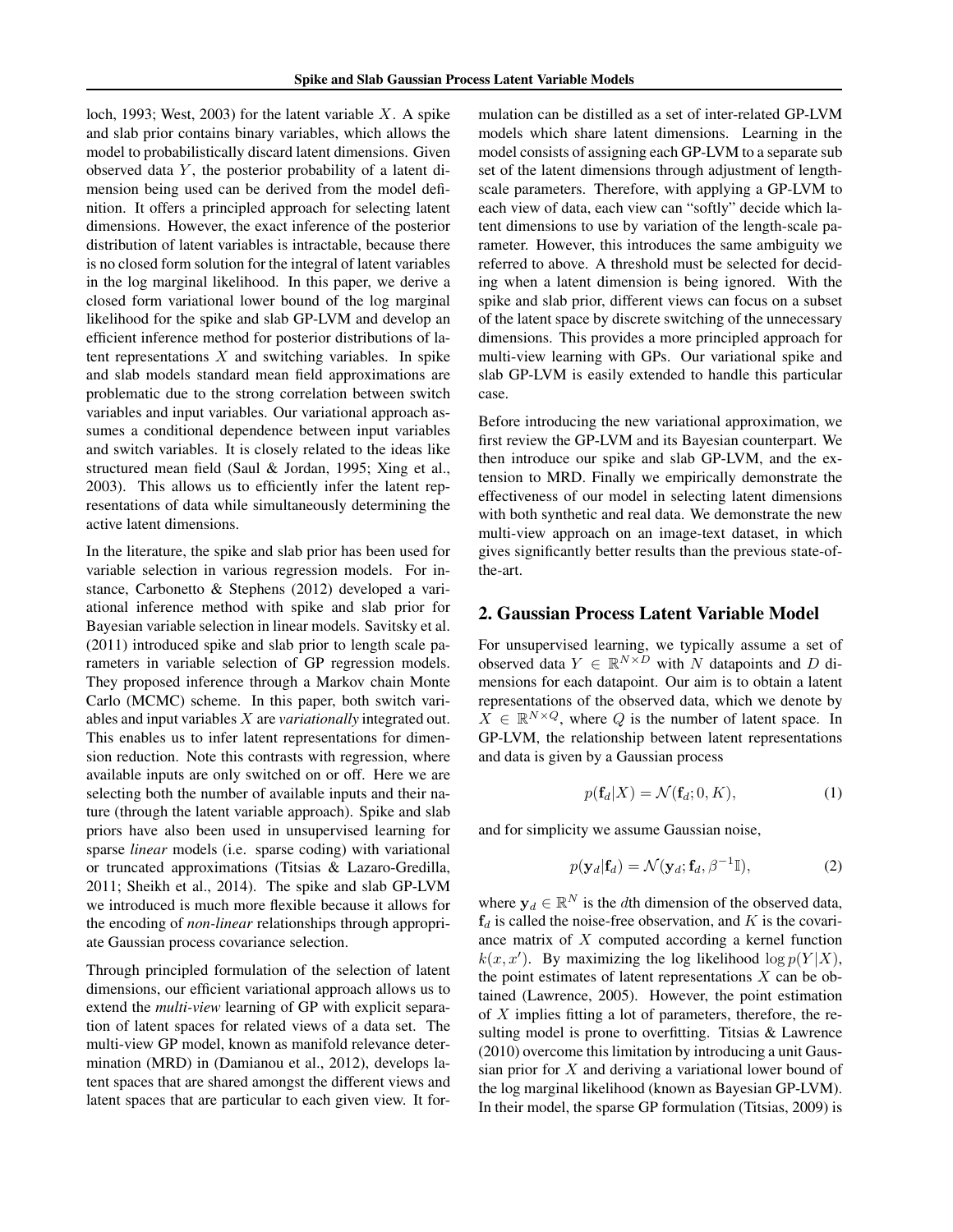used. This relies on augmenting our variable space with a set of inducing variables, u, and the model becomes:

$$
p(\mathbf{f}_d|\mathbf{u}_d, X, Z) = \mathcal{N}(\mathbf{f}_d; K_{fu} K_{uu}^{-1} \mathbf{u}_d, K_{ff} - K_{fu} K_{uu}^{-1} K_{fu}^\top),
$$
 (3)

$$
p(\mathbf{u}_d|Z) = \mathcal{N}(\mathbf{u}_d; 0, K_{uu}),
$$
\n<sup>(4)</sup>

$$
p(X) = \prod_{n=1}^{N} \mathcal{N}(\mathbf{x}_n; \mathbf{0}, \mathbb{I}),
$$
 (5)

where  $u_d$  is the inducing variable for dth dimension, and Z is the inducing input.  $K_{ff}$  and  $K_{uu}$  are the covariance matrices for X and Z respectively, and  $K_{fu}$  is the cross covariance matrix between  $X$  and  $Z$ . Then, the log marginal likelihood of the model is defined as

$$
p(Y) = \int \prod_{d=1}^{D} p(\mathbf{y}_d | X) p(X) \,dX.
$$
 (6)

For tractability, the integral of  $X$  in the log marginal likelihood is approximated variationally. A variational posterior distribution of  $X$  is defined as:

$$
q(X) = \prod_{n=1}^{N} \mathcal{N}(\mathbf{x}_n; \mu_n, S_n).
$$
 (7)

With the assumption  $p(\mathbf{f}_d|\mathbf{y}_d, \mathbf{u}_d, X) = p(\mathbf{f}_d|\mathbf{u}_d, X)$ , a lower bound of log marginal likelihood can be obtained with Jensen's inequality:

$$
\log p(Y) \ge \sum_{d=1}^{D} \tilde{F}_d(q) - \text{KL}(q(X) || p(X)),
$$
 (8)

$$
\tilde{F}_d(q) = \log \left[ \frac{(\beta)^{\frac{N}{2}} |K_{uu}|^{\frac{1}{2}}}{(2\pi)^{\frac{N}{2}} |\beta \Psi_2 + K_{uu}|^{\frac{1}{2}}} e^{-\frac{1}{2}y_d^{\top} W y_d} \right] \n- \frac{\beta \psi_0}{2} + \frac{\beta}{2} \text{Tr}(K_{uu}^{-1} \Psi_2),
$$
\n(9)

$$
KL(q(X)||p(X)) = \int q(X) \log \frac{q(X)}{p(X)} dX, \qquad (10)
$$

where  $W = \beta \mathbb{I} - \beta^2 \Psi_1 (\beta \Psi_2 + K_{uu})^{-1} \Psi_1^{\top}$ .  $\psi_0$ ,  $\Psi_1$  and  $\Psi_2$  are the expectation of the covariance matrices w.r.t.  $q(X)$ , i.e.  $\psi_0 = \text{Tr}(\mathbb{E}_{q(X)}[K_{ff}])$ ,  $\Psi_1 = \mathbb{E}_{q(X)}[K_{fu}]$ ,  $\Psi_2 = \mathbb{E}_{q(X)} [K_{fu}^\top K_{fu}]$ . With this formulation, the latent variable  $X$  is variationally integrated out. It leads to a closed-form lower bound of the log marginal likelihood.

In this formulation, the selection of latent dimensionality relies on parameters called length scales, each of which is applied to scale separately the input dimensions, e.g., l in the exponentiated quadratic kernel function  $k(\mathbf{x}, \mathbf{x}') =$  $\sigma_f^2 \exp(-\frac{1}{2} \sum_{q=1}^Q (x_q - x_q')^2 / l_q^2)$ . If the length scale of a latent dimension is significantly lower than the other latent dimensions, the influence of this latent dimension to overall (co)variances is negligible. Therefore, a typical approach selects latent dimensions by thresholding their length scales. In this work, we propose a more principled approach, where each latent dimension is intrinsically considered whether it is used or not, by explicitly introducing a latent switching variable  $\mathbf{b} \in \{0,1\}^Q$  that consists of a set of binary variables, each controlling the usage of a latent dimension.

# 3. Spike and Slab GP-LVM

We introduce a switch variable **b**  $\in \{0, 1\}^Q$  that determines whether a particular latent dimension is used or not. The way that the switch variable controls the usage of a latent dimension is done by replacing the input variable  $x_n$ in the original Bayesian GP-LVM by  $x_n \circ b$ , where  $\circ$  denotes the element-wise multiplication. If a binary variable in b is zero, the input of the corresponding dimension to the underlying GP becomes zero. As the input variable  $X$ has a Gaussian prior, the combination of  $X$  and  $b$  is known as a spike and slab prior. The prior distribution of the latent switch variables b are goverend by Bernoulli distributions,

$$
p(\mathbf{b}) = \prod_{q=1}^{Q} \pi^{b_q} (1 - \pi)^{(1 - b_q)}, \tag{11}
$$

where  $\pi$  is the prior probability, which typically takes the value 0.5. Due to the introduction of b, all the  $x_n$  in original covariance matrices are replaced with  $\mathbf{b} \circ \mathbf{x}_n$ . This changes the form of the cross covariance matrix  $K_{fu}$ . In the case of the exponentiated quadratic kernel it becomes

$$
(K_{fu})_{nm} = \sigma_f^2 \exp\left(-\sum_{q=1}^{Q} \frac{(b_q x_{nq} - z_{mq})^2}{2l_q^2}\right), \quad (12)
$$

where  $(\cdot)_{nm}$  indicates the *n*th row and *mth* column of the matrix, while  $K_{uu}$  is not affected. To make inference tractable, we take a variational approach, where we assume a variational posterior distribution for the spike and slab model. As the switch variable and the slab variable are strongly correlated, the variational posterior is defined as a conditional distribution,

$$
q(\mathbf{b}) = \prod_{q=1}^{Q} \gamma_q^{b_q} (1 - \gamma_q)^{(1 - b_q)}, \qquad (13)
$$

$$
q(x_{nq}|b_q=1) = \mathcal{N}(x_{nq}; \mu_{nq}, s_{nq}), \tag{14}
$$

where  $\gamma_q$  is the posterior probability of the qth dimension being used (the overall probability of the slab part), and  $\mu_{nq}$ and  $s_{nq}$  are the mean and variance of the variational posterior distribution for the slab part. It is closely related to the ideas like structured mean field (Saul & Jordan, 1995; Xing et al., 2003). Therefore, the lower bound of log marginal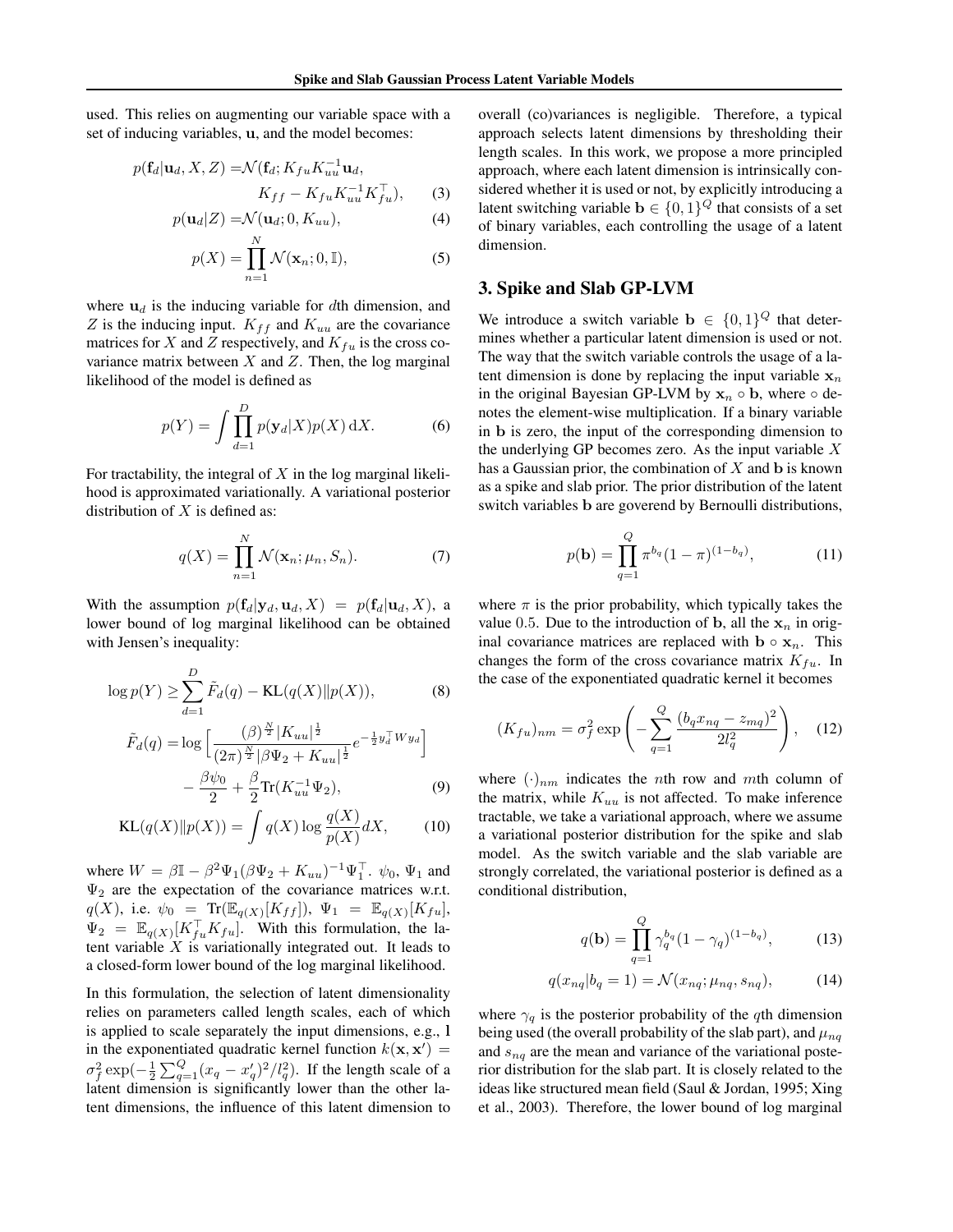likelihood becomes

$$
\log p(Y) \ge \sum_{d=1}^{D} \tilde{F}_d(q) - \text{KL}(q(\mathbf{b}, X) || p(\mathbf{b}) p(X)), \tag{15}
$$

$$
KL(q(\mathbf{b}, X) || p(\mathbf{b})p(X)) = \sum_{\mathbf{b}} \int q(\mathbf{b}, X) \log \frac{q(\mathbf{b}, X)}{p(\mathbf{b})p(X)} dX,
$$
 (16)

where  $\tilde{F}_d(q)$  keeps the same form as in (9), while  $\Psi_1$  and  $\Psi_2$  need to adapted according to the new  $K_{fu}$ . Then, the new  $\Psi_1$  and  $\Psi_2$  are defined as:

$$
(\Psi_1)_{nm} = \sum_{\mathbf{b}} q(\mathbf{b}) \int k(\mathbf{b} \circ \mathbf{x}_n, \mathbf{z}_m) q(\mathbf{x}_n | \mathbf{b}) d\mathbf{x}_n,
$$
\n(17)

$$
(\Psi_2)_{mm'} = \sum_{n=1}^{N} \sum_{\mathbf{b}} q(\mathbf{b}) \int k(\mathbf{b} \circ \mathbf{x}_n, \mathbf{z}_m)
$$

$$
k(\mathbf{z}_{m'}, \mathbf{b} \circ \mathbf{x}_n) q(\mathbf{x}_n | \mathbf{b}) d\mathbf{x}_n.
$$
 (18)

For some kernels, the closed-form solution for  $\psi_0$ ,  $\Psi_1$  and  $\Psi_2$  can be obtained. For example,  $\psi_0$ ,  $\Psi_1$  and  $\Psi_2$  of the exponentiated quadratic kernel are derived as:

$$
\psi_0 = N\sigma_f^2, \tag{19}
$$
\n
$$
(\Psi_1)_{nm} = \sigma_f^2 \prod_{q=1}^Q \left[ \frac{\gamma_{nq}}{(s_{nq}/l_q + 1)^{\frac{1}{2}}} e^{-\frac{1}{2} \frac{(\mu_{nq} - z_{mq})^2}{s_{nq} + l_q}} + (1 - \gamma_{nq}) e^{-\frac{z_{mq}^2}{2l_q}} \right], \tag{20}
$$

$$
(\Psi_2)_{mm'} = \sigma_f^4 \sum_{n=1}^N \prod_{q=1}^Q \left[ \frac{\gamma_{nq}}{(2s_{nq}/l_q + 1)^{\frac{1}{2}}} \right]
$$

$$
e^{-\frac{(z_{mq} - z_{m'q})^2}{4l_q} - \frac{(\mu_{nq} - (z_{mq} + z_{m'q})/2)^2}{2s_{nq} + l_q}}
$$

$$
+ (1 - \gamma_{nq}) e^{-\frac{(z_{mq}^2 + z_{m'q}^2)}{2l_q}}.
$$
 (21)

Note that the distribution  $q(x_{nq}|b_q = 0)$ , because, as the switch variable is zero, the slab variable does not influence the likelihood anymore, so that  $q(x_{nq}|b_q = 0)$  will only appear inside the KL divergence, which make it always equal to the prior distribution  $p(X)$ .

# 4. Spike and Slab MRD

In manifold relevance determination (Damianou et al., 2012), multiple views of data are considered simultaneously. The model assumes that those views share some aspects and retain some aspects that are particular to each view. Each latent dimension can both relate to other views in some shared latent dimensions while keeping some pri-



Figure 1. (a) The graphical model for the original MRD, where  $Y$  and  $Z$  denotes two views of the data and  $X$  denote the latent variable. (b) The graphical model for the spike and slab MRD.

vate latent dimension for its own (see Fig. 1a). In the original MRD paper this effect was achieved through appropriate sharing of ARD parameters within each view. This leads to a soft sharing approach where a particular latent dimension can be used to a greater or lesser extent by each of the views. Spike and slab MRD allows for probabilistic selection of binary variables to perform the sharing (see Fig. 1b).

We wish to relate C views  $Y^{(c)} \in \mathbb{R}^{N \times D_c}$  of a dataset in our model. We assume the dataset can be represented as a latent variable  $X \in \mathbb{R}^{N \times Q}$ , in which a different subset of the Q latent dimensions are used to represent each view. The selection of latent dimensions for cth view is done by a vector of latent binary variable  $\mathbf{b}_c \in \mathbb{R}^Q$  with the prior distribution in (11). As mentioned in previous section, each view can be modeled by a spike and slab GP:

$$
p(Y|X,B) = \prod_{c=1}^{C} p(Y^{(c)}|X,B).
$$
 (22)

With the prior distribution of  $X$  and  $B$ , the marginal distribution of our MRD model is

$$
p(Y) = \int \prod_{c=1}^{C} \sum_{B} p(B) \prod_{d=1}^{D} p(\mathbf{y}_d^{(c)} | X, B) p(X) \, dX \tag{23}
$$

For a tractable inference algorithm, we wish to introduce a variational approximation for the latent variable  $X$  and  $B$ . Similar to spike and slab GP-LVM, the latent variable  $X$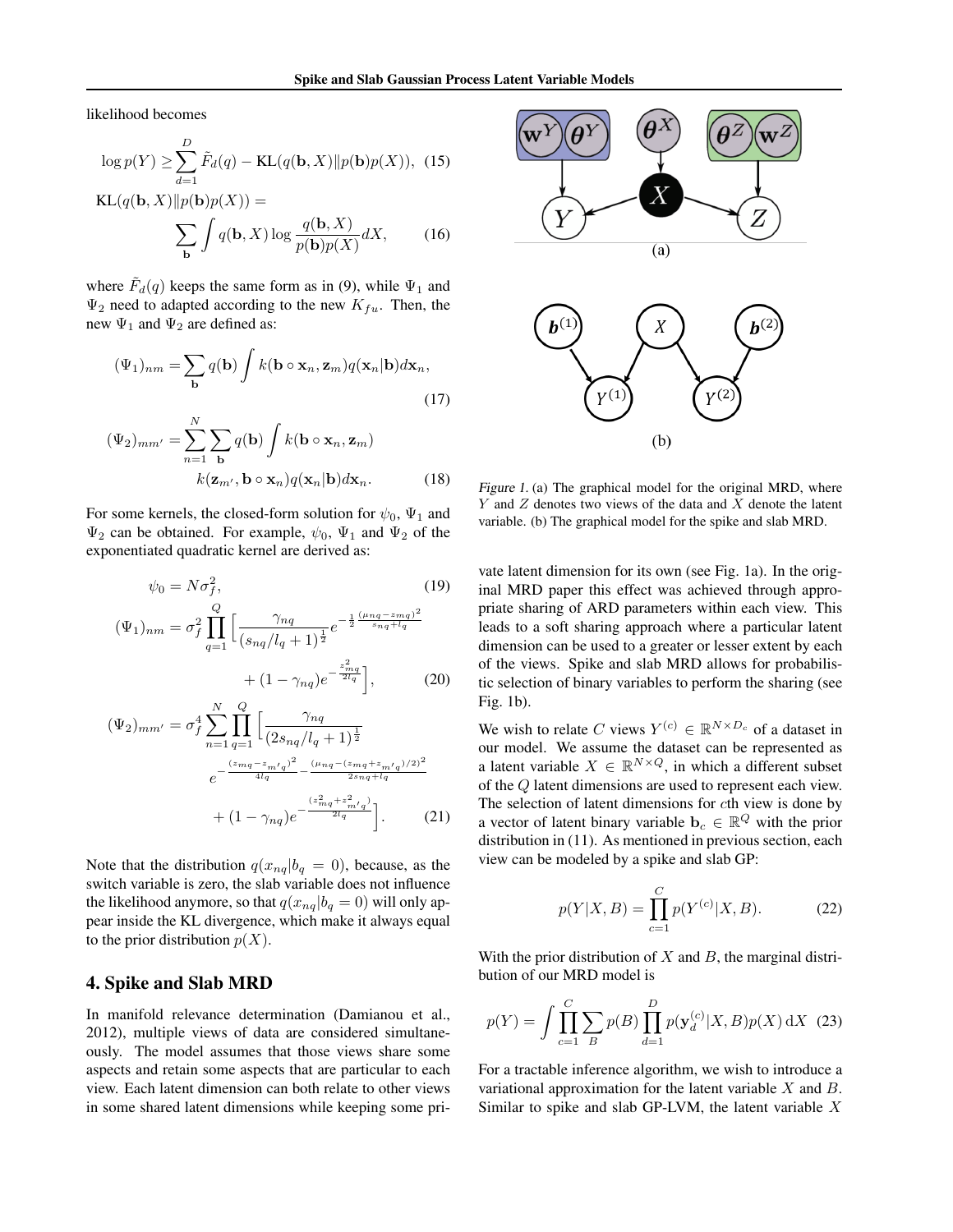and  $B$  are closely correlated, so that we define a conditional variational distribution  $q(X, B) = q(X|B) \prod_{c=1}^{C} q(\mathbf{b}_c)$ , in which there is a variational posterior distribution for each view representing the subset of latent dimensions used by that view, and the posterior distribution for the latent representation of data, which is the same for all the views. In order to be consistent with the choices  $B, q(X|B)$  is defined as

$$
q(\mathbf{b}_c) = \prod_{q=1}^{Q} \gamma_{cq}^{b_{cq}} (1 - \gamma_{cq})^{(1 - b_{cq})}, \qquad (24)
$$

$$
q(x_{nq} | \bigvee_{c=1}^{C} (b_{cq} = 1)) = \mathcal{N}(x_{nq}; \mu_{nq}, s_{nq}), \qquad (25)
$$

where  $\bigvee$  is the *or* operation for binary variables. We denote the conditional variational posterior distribution  $q(x_{nq} | V_{c=1}^C(b_{cq} = 1))$  as  $q_c(x_{nq})$ . It gives the variational posterior of  $X$  for all the views if any of the views decide to use the latent dimension, otherwise the posterior distribution will fall back to the prior, therefore the posterior  $q(x_{nq} | \bigwedge_{c=1}^{C} (b_{cq} = 0))$  does not need to be explicitly defined. By variationally integrating out the latent variable  $X$  and  $B$ , we obtain a lower bound for our MRD model:

$$
p(Y) = \sum_{B} p(B) \int \prod_{c=1}^{C} p(Y^{(c)} | X, \mathbf{b}_c) p(X | B) \, dX \tag{26}
$$

$$
\log p(Y) \ge \sum_{c=1}^{C} \sum_{d=1}^{D} \tilde{F}_d^{(c)}(q) - \text{KL}(q(B, X) || p(B)p(X)), \quad (27)
$$

$$
KL(q(B, X) || p(B)p(X)) = \sum_{B} \int q(B, X)
$$

$$
\log \frac{q(B, X)}{p(B)p(X)} dX, \quad (28)
$$

With this definition, we will have a new  $\Psi_1$  and  $\Psi_2$  correspondingly.

$$
(\Psi_1^{(c)})_{nm} = \sum_{B} \prod_{c'=1}^{C} q(\mathbf{b}_{c'}) \int k(\mathbf{b}_c \circ \mathbf{x}_n, \mathbf{z}_m)
$$

$$
q(\mathbf{x}_n|B) d\mathbf{x}_n, \qquad (29)
$$

$$
(\Psi_2^{(c)})_{mm'} = \sum_{n=1}^{N} \sum_{B} \prod_{c'=1}^{C} q(\mathbf{b}_{c'}) \int k(\mathbf{b}_c \circ \mathbf{x}_n, \mathbf{z}_m)
$$

$$
k(\mathbf{z}_{m'}, \mathbf{b}_c \circ \mathbf{x}_n) q(\mathbf{x}_n|B) d\mathbf{x}_n, \qquad (30)
$$

however, they lead to exactly the same formulas as (19), (20) and (21). For efficient implementation, the computation of  $\psi_0$ ,  $\Psi_1$  and  $\Psi_2$  which is usually the bottleneck can be easily parallelized by dividing data points into small groups and evaluating the results in a distributed way (Dai et al., 2014; Gal et al., 2014).



(a)



Figure 2. (a) The three latent signals used for generating observed data. (b) Two observed data generated from the latent signals. The y-axis shows the different dimensions in the observed data, 12 dimensions for each. The  $x$ -axis shows the data in each dimensions, and 50 samples are drawn evenly.

# 5. Experiments

We first demonstrate our model with synthetic data. We aim to recover the latent signal from two sets of multidimensional observed data. Then, we show the effectiveness of the switch variable as a cue for choosing latent dimensions. After that, we apply our SSMRD model to a text-image dataset, where our model gives significantly better results than state of the art performance.

## 5.1. Synthetic Data

We first apply both of our models to a synthetic data, where that the nature of the latent representation is known and we can ascertain when it is correctly reconstructed. We introduced three artificial signal sources, which are  $y = sin(x)$ ,  $y = -\exp(-\cos(2x))$  and  $y = \cos(x)$ , and drew 50 samples evenly from the interval between 0 and  $2\pi$  (see Fig. 2(a)). The drawn samples are normalized to zero mean and unit variance. These are the latent signals that we would like to recover. We generated two sets of observed signals. For the first observed signal, we combined the 1st and 3rd signals, and transformed into a 12 dimensional signals through a random linear transformation. The second ob-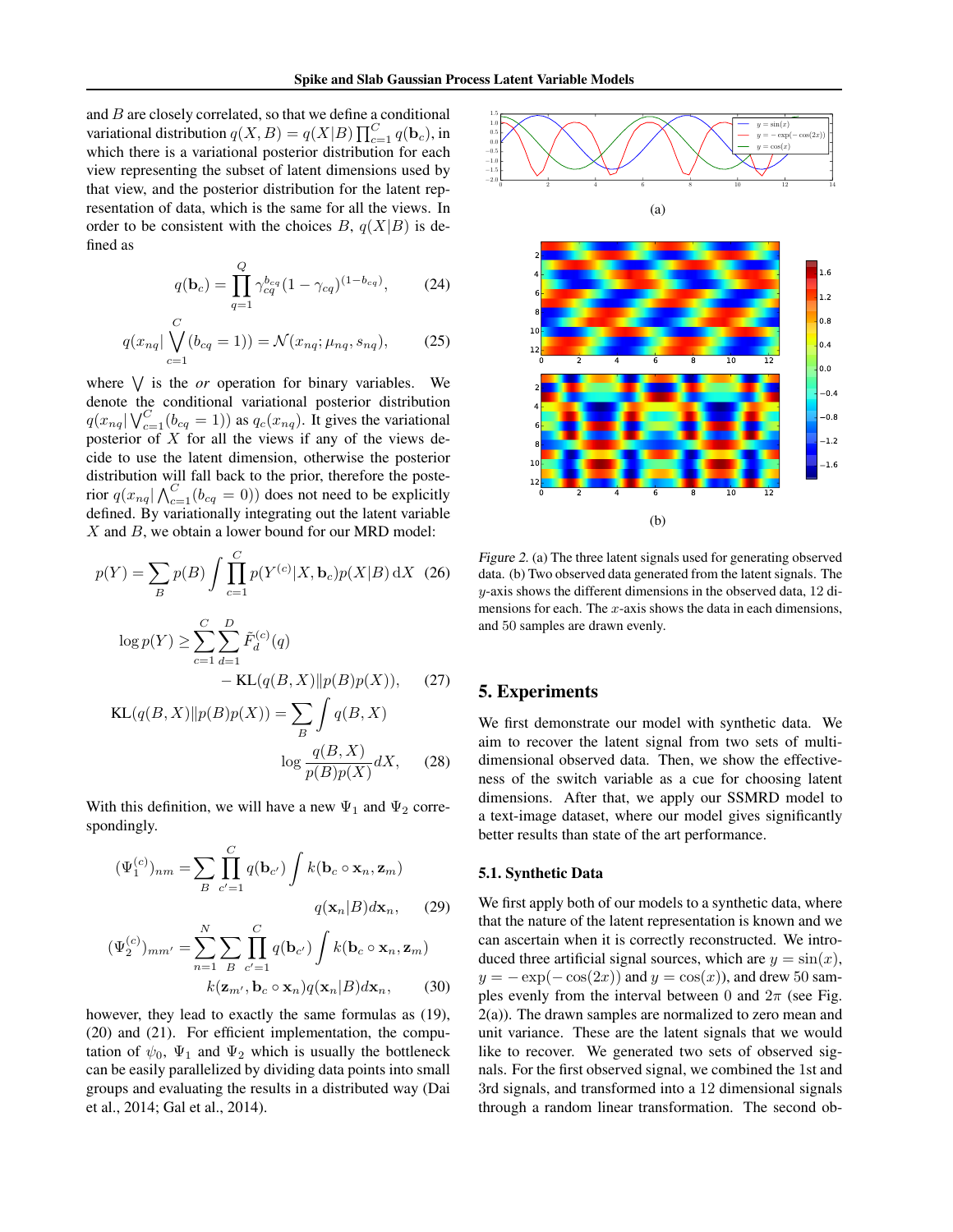



Figure 3. (a) The recovered latent signals according to our SSGP-LVM model from the first signal in Fig. 2(b). It shows the conditional variational posterior distribution  $q_c(X)$ . Each row corresponds to a latent dimension, and the curve shows the mean, and the width of the colored region shows the variance. (b) The learned posterior probability for the switch variable b. (c) The learned length scales of latent dimensions.

served signal are generated in the way combining the 2nd and 3rd signals (see Fig. 2(b)).

We first applied the spike and slab GP-LVM model to the first observed signal to see whether it can recover the latent signals and determine the used latent dimensions if you offer more latent dimensions than the number of underlying signals. We applied our model with a linear kernel and 5 latent dimensions. The recovered latent signals are shown in Fig. 3(a) and Fig. 3(b). The learned 1st and 2nd latent dimensions successfully recover the latent signals with very small posterior variances, and the posterior probabilities of these two latent dimensions are close to 1 while the rest are close to zero, which means the model only used the first two latent dimensions to explain the data. The lengthscale parameters are ploted in Fig. 3(c), where there are a big difference between the used and unused dimensions, which matches the observations with Bayesian GP-LVM. It perfectly matches with the information that we put into the data.

We then applied the spike and slab MRD model to both observed sets signals, taking each observed signal set as a different view of the data. The way the data was generated



Figure 4. (a) The recovered latent signals according to our SSMRD model by assigning two views to the two observed data respectively. (b) The learned posterior probability for the switch variable b. Different colors correspond to different views. (c) The learned length scales of latent dimensions.

implies that each view has one private latent signal and also shares a common latent signal. We aim to recover all the latent signals with a correct assignment of latent dimensions. We applied a linear kernel for each view and 5 latent dimensions. The recovered latent signals are shown in Fig. 4(a) and Fig. 4(b). All the three latent signals are recovered with very small posterior variances. The 1st view takes the 1st latent dimension as its private space, which recovers its private latent signal, and the 2nd view takes the 4th late dimension for its private signals, where the 5th latent dimension are shared by both views, which recovers the shared latent signal. The 2nd latent dimensions are used by both views to give some structured noise, in which the inferred variance of the signal is significantly higher than the true signals. The inferred length scale for the kernels of both views are shown in Fig. 4(c). Note that it is not instantly clear how to threshold the latent dimensions according to length scale parameters. For instance, for the 1st view, the length scales of the 1st and 5th dimensions are roughly at the same level which corresponds to the true signals, while the 2nd and 4th dimensions also have relatively low length scales. However, according to the posterior probabilities of its switch variable, the 2nd dimension is used by the model while the 4th dimension is the private space of the other view. In this case, thresholding the length scale parameters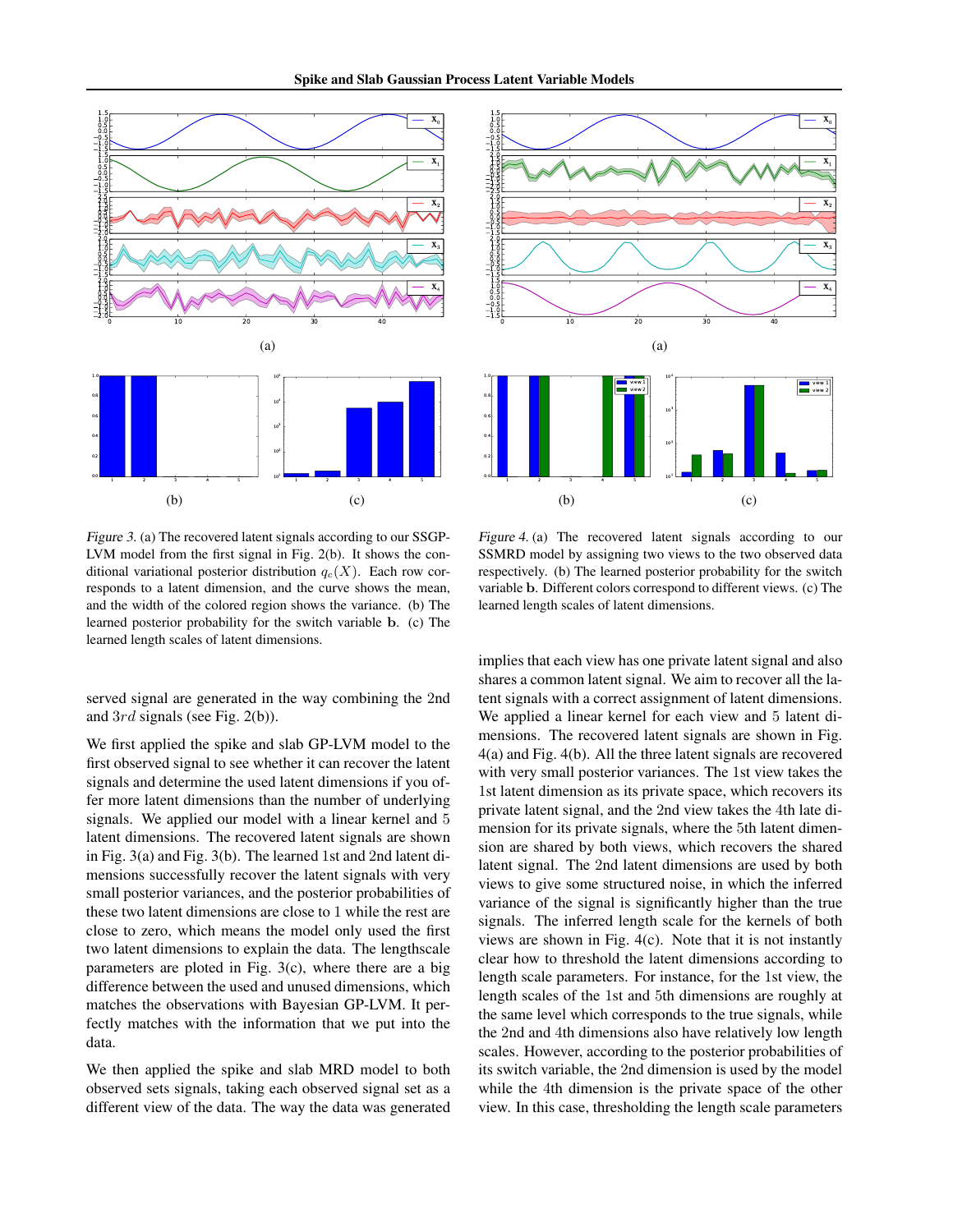is not able to give the same answer as observed according to the posterior probabilities of switch variable.

#### 5.2. Classification data

We next considered a data set of hand written digits to quantify the number of latent dimensions required to represent the digits. We took a subset of images from the MNIST dataset (LeCun et al., 1998). We chose the images digits of "1", "7" and "9", and took 1,000 images for each character for training and 1,000 for testing.

We applied the spike and slab GP-LVM to the training set for dimensional reduction, where the initial number of latent dimensions was chosen to be 20. The optimization of our model parameters was done in a purely unsupervised fashion, where no label information was used. The resulting length scales of latent dimensions are shown in Fig. 5(a), where the latent dimensions are sorted according to their length scales. The posterior probabilities of the switch variable are shown in Fig. 5(b). From these values we can see that the model actively makes use of 10 latent dimensions.

After optimizing the model parameters, we use the learned model to infer the conditional variational posterior distributions of test images  $q_c(X_*)$ , which encode the posterior mean and variance of a datapoint in latent space if the corresponding latent space are used. Afterwards, we apply the nearest neighbor classifier, which compares the posterior mean between training and testing data points, and predict the label of a test image according to the label of its nearest training image in the latent space. We test the classification accuracy for different latent space configurations. We chose the latent dimensions by thesholding their length scales at different values, by which we obtained 20 different choices of latent space. We compared the performance of these choices of latent space with choosing the latent space according to the posterior probability of the switch variable  $\gamma$ . The comparison is shown in Fig. 5(c), where the different numbers in  $x$ -axis denotes the choices corresponding to different number of used latent dimensions, and  $\gamma$  denotes the choice according to the parameter γ.

By comparing Fig. 5(a) and Fig. 5(c), we see that the best classification accuracy can be obtained by using only 6 latent dimensions, but we do not see a significant changes in length scale between the 6th and 7th latent dimension. A human tentative choice is to use 7 latent dimensions, which can give a similar level of performance, but is difficult to automate such kind of decisions. On the other hand, the choice according to  $\gamma$  has a slightly higher number of dimensions, but it is trivial to make automatic decision based on that.



Figure 6. The precision-recall curve for both image and text queries on the Wiki dataset.

#### 5.3. Text-Image Retrieval

An interesting application of MRD models is to relate information from different domains. For example, relating image to text can potentially solve ambiguities by looking at only a single view of the data. The image representations of an object can have a lot of variances due to changing in location, viewing angle, illumination conditions, etc. Purely from image data, it might be difficult to figure out different variants of the same object, but with text such ambiguities may be resolved. Similarly, image representations can help to resolve ambiguities in text, e.g., a facial image can easily tell different people with the same name.

We show results on a text-image dataset collected from Wikipedia (Costa Pereira et al., 2014). The task here to perform multimedia information retrieval, i.e., given a text query, the algorithm needs to produce a ranking of the images in the training set, and similarly given an image query to produce a ranking of texts. The Wikipedia dataset consists of 2173/693(training/testing) image-text pairs associated with 10 different topics. We used the features for images and texts provided by the authors. It has a 10D text feature extracted from a LDA model() for each document and a 128D SIFT histogram image features for the corresponding image. The quality of the inferred ranking is assessed in terms of mean Average Precision (mAP) and precision-recall curves.

We applied our SSMRD model by assigning image features to a view and text features to another view. Both image and text features are normalized to zero mean and unit variance before inference. To overcome the unbalanced dimensionality between image and text features (128 v.s. 10), we replicate the text features 6 times, making it a 60D representation. An exponentiated quadratic kernel is used for each view and the number of latent dimensions is chosen to be 10. We initialize the mean of variational posterior  $\mu$  ac-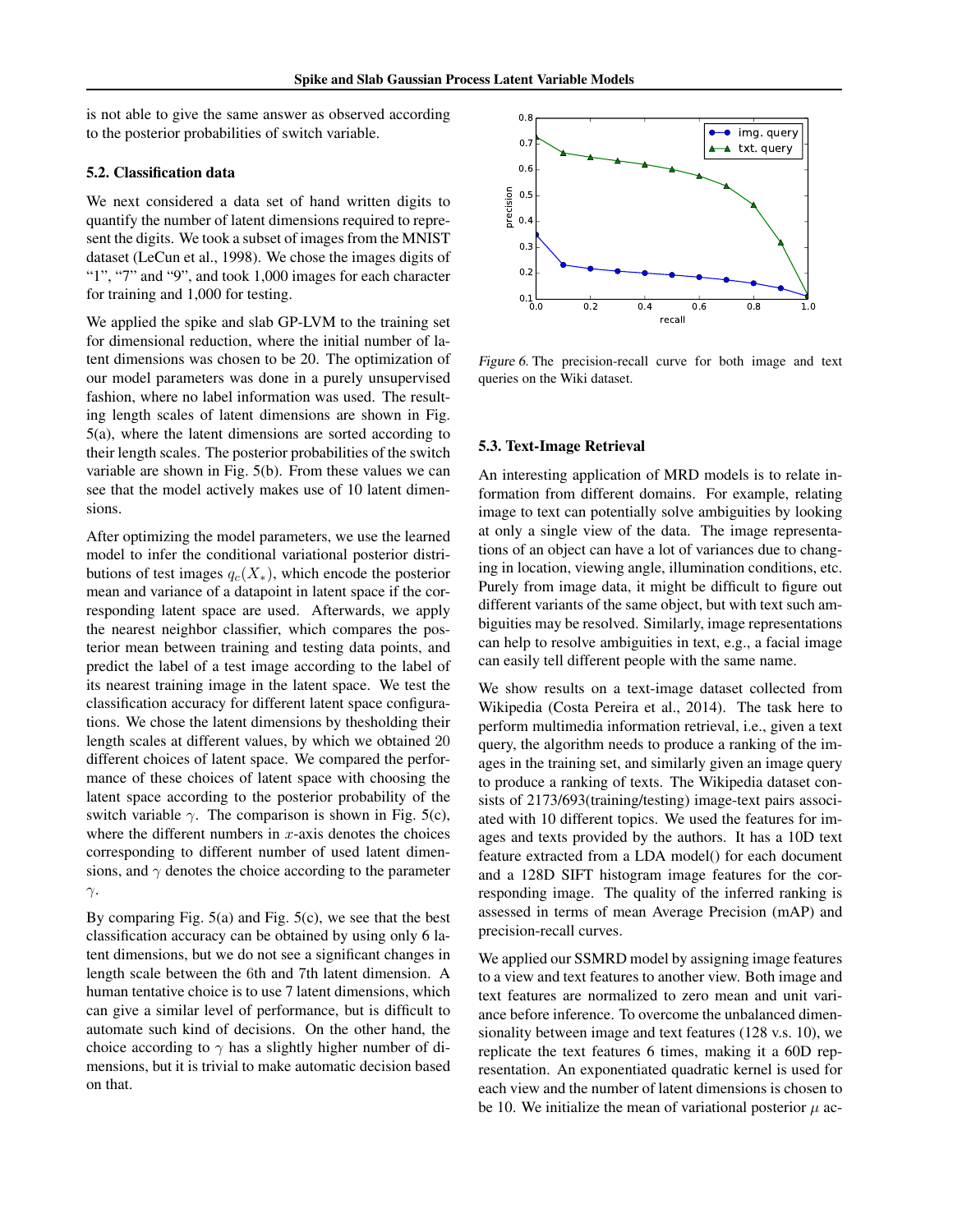

Figure 5. (a) The learned length scales in our SSGP-LVM model from a subset of the MNIST dataset containing the digits "1", "7" and "9" (sorted according to the length scale values). (b) The learned posterior probability of the switching variable  $\gamma$ . (c) The classification accuracy by taking different choices of latent dimensions according to their length scales, where the bar with  $\gamma$  denotes the performance of choosing latent dimensions according to  $\gamma$ .

|  |  |  | Table 1. Mean Average Precision (mAP) Scores |  |  |
|--|--|--|----------------------------------------------|--|--|
|--|--|--|----------------------------------------------|--|--|

|              | img. query | txt. query | avg.  |
|--------------|------------|------------|-------|
| <b>SSMRD</b> | 0.170      | 0.540      | 0.355 |
| <b>SCM</b>   | 0.362      | 0.273      | 0.318 |
| <b>SM</b>    | 0.350      | 0.249      | 0.300 |
| CM           | 0.267      | 0.219      | 0.243 |
| <b>GMMFA</b> | 0.264      | 0.231      | 0.248 |
| <b>GMLDA</b> | 0.272      | 0.232      | 0.253 |

cording to the topic of each image-text pair by placing them on the vertices of a simplex structure. The rest of learning runs without taking into account the topic information. The model learns a shared latent space between images and texts as well as their private latent space. After optimizing all the model parameters, the query results are produced by first searching the conditional variational posterior distribution  $q(X_{*}|\mathbf{b}^{(c)})$  given the query input, i.e., image or text features  $Y_*^{(c)}$ , and ranking the training data according to the euclidean distance in the shared latent space. The qualities of the produced rankings are evaluated in terms of precision-recall curves (see Fig. 6) and mAP (see Tab. 1).

The performances of state of art algorithms are also shown in Tab. 1. All the results used the same feature set extracted with dataset. Correlation matching (CM), semantic matching (SM), and semantic correlation matching (SCM) are the methods proposed by the creators of the dataset (Costa Pereira et al., 2014), of which SCM gives the state of art performance. The results with generalized multiview analysis (GMA) with LDA (GMLDA) and marginal Fisher analysis (GMMFA) are reported by (Sharma et al., 2012). The mAP measures are directly taken from their papers. Our performance for text queries is significantly better than all the state of art algorithms. Its precision-recall curve drops much slower, compared with what is reported in (Costa Pereira et al., 2014). Our performance for image queries is below the state of art performance. We suspect

it is due to lack of enough inducing inputs (100 is used for the reported performance), which directly limits the modeling capability, and not introducing label information into learning. Note that all their algorithms except CM are supervised algorithms, while our model does not make use of label information during training except initializing the latent space.

# 6. Conclusion

Standard approaches to variable selection in Gaussian process latent variable models have relied on scaling priors to reduce the influence of particular dimensions. We have introduced switching variable and a *spike and slab* prior which allows us to explicitly model the switching on and off of particular latent dimensions. This provides a more principled approach for selecting latent dimensions. By variationally integrating out the spike and slab latent variable we derived a lower bound on the log marginal likelihood. For efficient implementation we used a parallel version of the algorithm with GPU acceleration. In the GP-LVM, multiple view learning is achieved through *manifold relevance determination*, where the choices of latent dimensions for different views are explicitly modelled. We also applied the spike and slab approach to the MRD prior and were able to show significantly better than state of the art performance on a cross-modal multimedia retrieval task.

Structural learning in Gaussian process models is becoming more important with the advent of deep Gaussian processes (Damianou & Lawrence, 2013). We envisage that the combination of spike and slab models, alongside appropriate infinite binary process (IBP) priors (Griffiths & Ghahramani, 2005) will enable structural learning of the composite process models.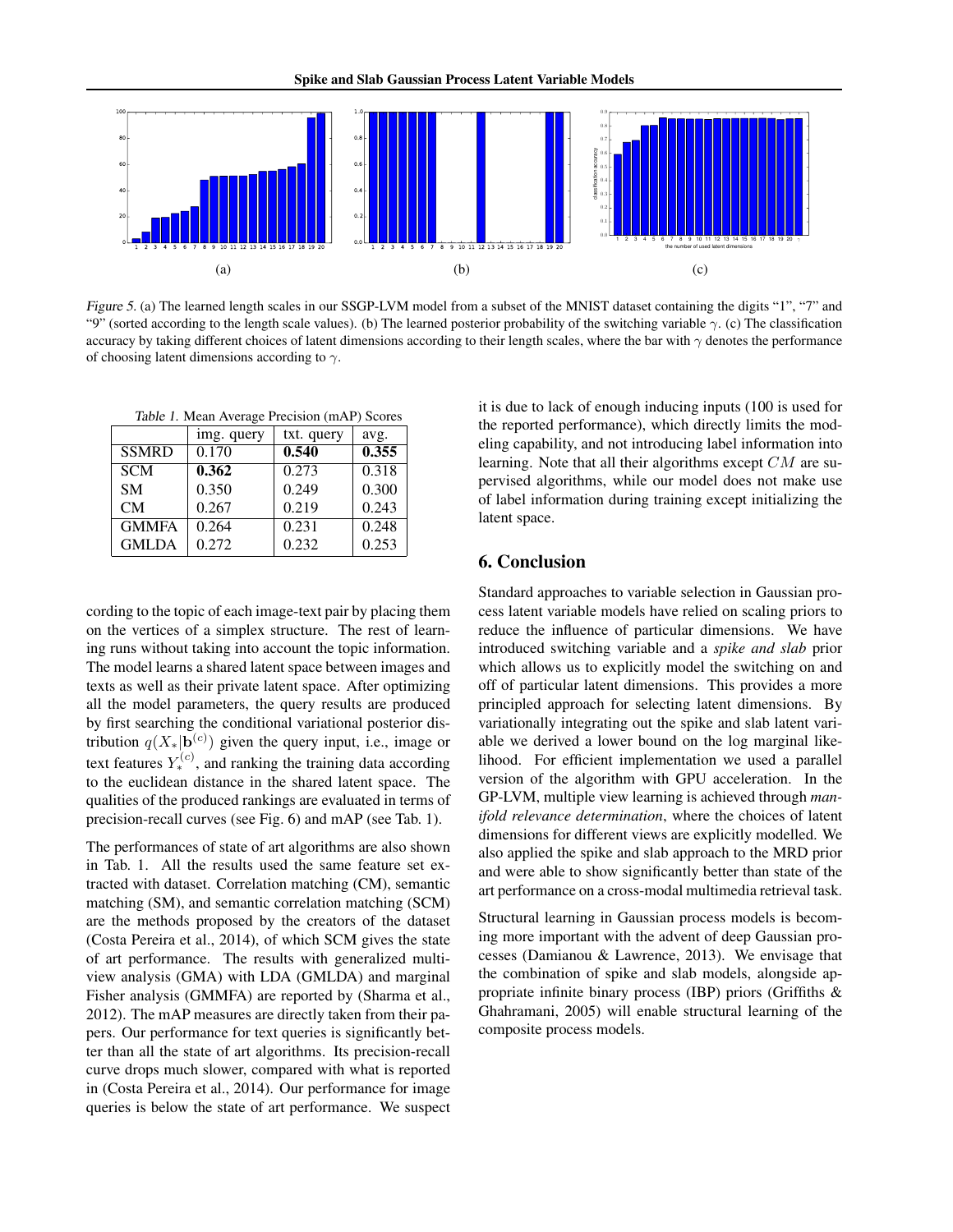# References

- Buettner, Florian and Theis, Fabian J. A novel approach for resolving differences in single-cell gene expression patterns from zygote to blastocyst. *Bioinformatics*, 28 (18):626–632, 2012.
- Carbonetto, Peter and Stephens, Matthew. Scalable variational inference for bayesian variable selection in regression, and its accuracy in genetic association studies. *Bayesian Analysis*, 7(1):73–108, 2012.
- Costa Pereira, Jose, Coviello, Emanuele, Doyle, Gabriel, Rasiwasia, Nikhil, Lanckriet, Gert, Levy, Roger, and Vasconcelos, Nuno. On the role of correlation and abstraction in cross-modal multimedia retrieval. *Transactions of Pattern Analysis and Machine Intelligence*, 36 (3):521–535, March 2014.
- Dai, Zhenwen, Damianou, Andreas, Hensman, James, and Lawrence, Neil. Gaussian process models with parallelization and gpu acceleration, 2014.
- Damianou, Andreas and Lawrence, Neil. Deep gaussian processes. pp. 207–215, 2013.
- Damianou, Andreas, Ek, Carl Henrik, Titsias, Michalis K., and Lawrence, Neil D. Manifold relevance determination. In Langford, John and Pineau, Joelle (eds.), *Proceedings of the International Conference in Machine Learning*, volume 29, San Francisco, CA, 2012. Morgan Kauffman.
- Gal, Yarin, van der Wilk, Mark, and Rasmussen, Carl E. Distributed variational inference in sparse Gaussian process regression and latent variable models. Ghahramani, Zoubin, Welling, Max, Cortes, Corinna, Lawrence, Neil D., and Weinberger, Kilian Q. (eds.), *Advances in Neural Information Processing Systems*, volume 27, Cambridge, MA, 2014.
- George, Edward I. and Mcculloch, Robert E. Variable Selection Via Gibbs Sampling. *Journal of the American Statistical Association*, 88(423):881–889, 1993.
- Griffiths, Thomas L. and Ghahramani, Zoubin. Infinite latent feature models and the indian buffet process. In *advances in neural information processing systems*, pp. 475–482, 2005.
- Lawrence, Neil D. Probabilistic non-linear principal component analysis with Gaussian process latent variable models. *Journal of Machine Learning Research*, 6: 1783–1816, 11 2005.
- LeCun, Y., Bottou, L., Bengio, Y., and Haffner, P. Gradientbased learning applied to document recognition. *Proceedings of the IEEE*, 86(11):2278–2324, November 1998.
- Lu, Chaochao and Tang, X. Surpassing Human-Level Face Verification Performance on LFW with GaussianFace. *arXiv:1404.3840*, 2014.
- Mitchell, T.J. and Beauchamp, J.J. Bayesian variable selection in linear regression. *Journal of the American Statistical Association*, 83(404):1023–1032, 1988.
- Rasmussen, Carl Edward and Williams, Christopher K. I. *Gaussian Processes for Machine Learning (Adaptive Computation and Machine Learning)*. The MIT Press, 2005. ISBN 026218253X.
- Saul, Lawrence and Jordan, Michael I. Exploiting tractable substructures in intractable networks. In *Advances in Neural Information Processing Systems 8*, pp. 486–492. MIT Press, 1995.
- Savitsky, Terrance, Vannucci, Marina, and Sha, Naijun. Variable Selection for Nonparametric Gaussian Process Priors: Models and Computational Strategies. *Statistical science : a review journal of the Institute of Mathematical Statistics*, 26(1):130–149, 2011.
- Sharma, Abhishek, Kumar, Abhishek, III, Hal Daume, and ´ Jacobs, David W. Generalized multiview analysis: A discriminative latent space. In *IEEE Conference on Computer Vision and Pattern Recognition*, pp. 2160–2167, 2012.
- Sheikh, Abdul Saboor, Shelton, Jacquelyn A., and Lücke, Jörg. A truncated EM approach for spike-and-slab sparse coding. *Journal of Machine Learning Research*, 15(1): 2653–2687, 2014.
- Titsias, M and Lawrence, N. Bayesian gaussian process latent variable model. In *International Workshop on Artificial Intelligence and Statistics*, volume 9, 2010.
- Titsias, Michalis and Lazaro-Gredilla, Miguel. Spike and Slab Variational Inference for Multi-Task and Multiple Kernel Learning. In *Advances in Neural Information Processing System*, 2011.
- Titsias, Michalis K. Variational learning of inducing variables in sparse Gaussian processes. In van Dyk, David and Welling, Max (eds.), *Proceedings of the Twelfth International Workshop on Artificial Intelligence and Statistics*, volume 5, pp. 567–574, Clearwater Beach, FL, 16-18 April 2009. JMLR W&CP 5.
- Vehtari, Aki. *Bayesian model assessment and selection using expected utilities*. PhD thesis, Helsinki university of technology, 2001.
- West, Mike. Bayesian factor regression models in the "large p, small n" paradigm. In *Bayesian Statistics*, pp. 723–732. Oxford University Press, 2003.